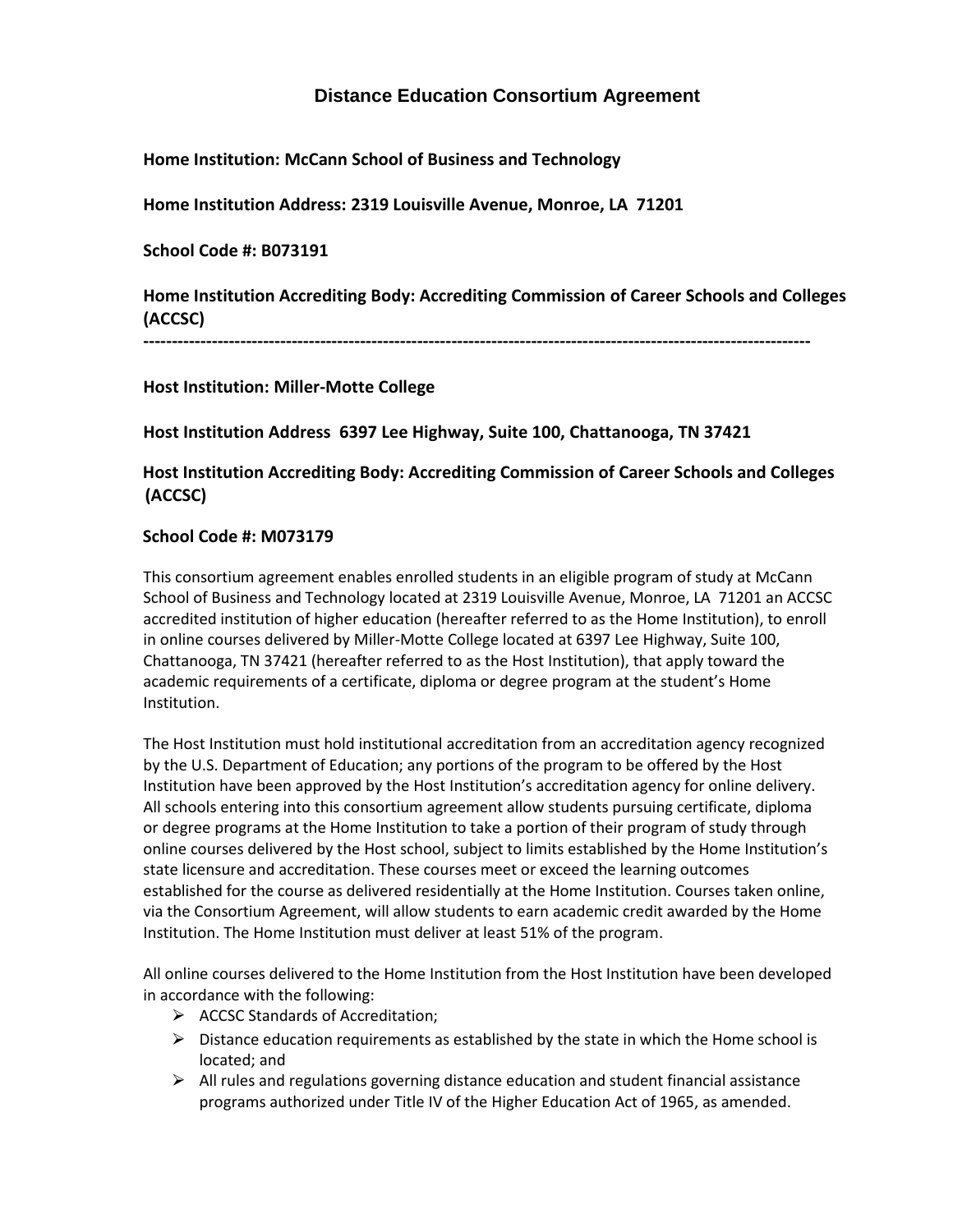Coursework will be delivered in an online format to students enrolled at the Home Institution and supported by services offered by both the Home and Host Institutions. The Home Institution will maintain control of the educational delivery system through the requirements and expectations outlined in this agreement. The Home Institution retains ultimate responsibility for the delivery of its programs and the satisfaction of its students.

## **Monitoring of Curriculum and Instruction**

The Home Institution has access to reports that monitor student attendance and academic performance. The Home Institution is responsible for accessing the reports and directly monitoring student attendance and academic performance and directly interacting with the student. The assessment of learning outcomes of students engaged in online coursework will be specifically addressed in the systematic and evidence-based process used to evaluate curriculum and course content included within the Institutional Assessment and Improvement Plans (IAIP).

#### **Curriculum Revision**

Upon completion of an online course, all students are requested to complete a student end-ofcourse evaluation to assess faculty, curriculum and instruction. Results of these assessments are compiled by the Host Institution and provided to the academic administration at the Home Institution each quarter. The results of these assessments are used for continuous quality improvement of online courses and support services offered by the Host Institution. Results from this collaborative process will be incorporated into the Home Institution's IAIP.

#### **Teach-out Plans**

The Home Institution maintains full responsibility for the teach-out plans that may be necessitated in the event of a program's termination. Online courses may be utilized in these teach-out plans as applicable to program requirements and student program completion needs. In the event that the online course option to residential students is terminated, the Home Institution will provide all required courses to students.

#### **Student Grievances**

The Home Institution maintains full responsibility for providing students with its grievance policy and procedure and for the administration of the procedure for all student complaints. Any student complaints resulting from online courses will be handled through this process. The Host Institution will fully cooperate with any information required in the event of a student complaint regarding an online course offered under this agreement.

#### **Disclosures**

The Consortium Agreement will be disclosed in the catalog and on the Home Institution's website in accordance with the accrediting body, state and federal regulations. The catalog will also disclose required student equipment and includes the following information:

#### **Distance Education**

McCann School of Business and Technology students may have the opportunity to complete a portion of their programs of study, subject to limits established by the institution's state licensure and accreditation, through distance education. Admission requirements for these programs do not vary from admission requirements for programs of study offered entirely on ground or hybrid. Students in certain programs of study may complete up to 49 percent of the program through online courses. These online courses are specifically designed for the student who will be accessing online courses from a standard home or personal computer. Students enrolling in online courses should have basic computer competency and skills. All students have access to the same support services regardless of the mode of instructional delivery. All students have access to library services, academic advising, tutoring, and career services. All distance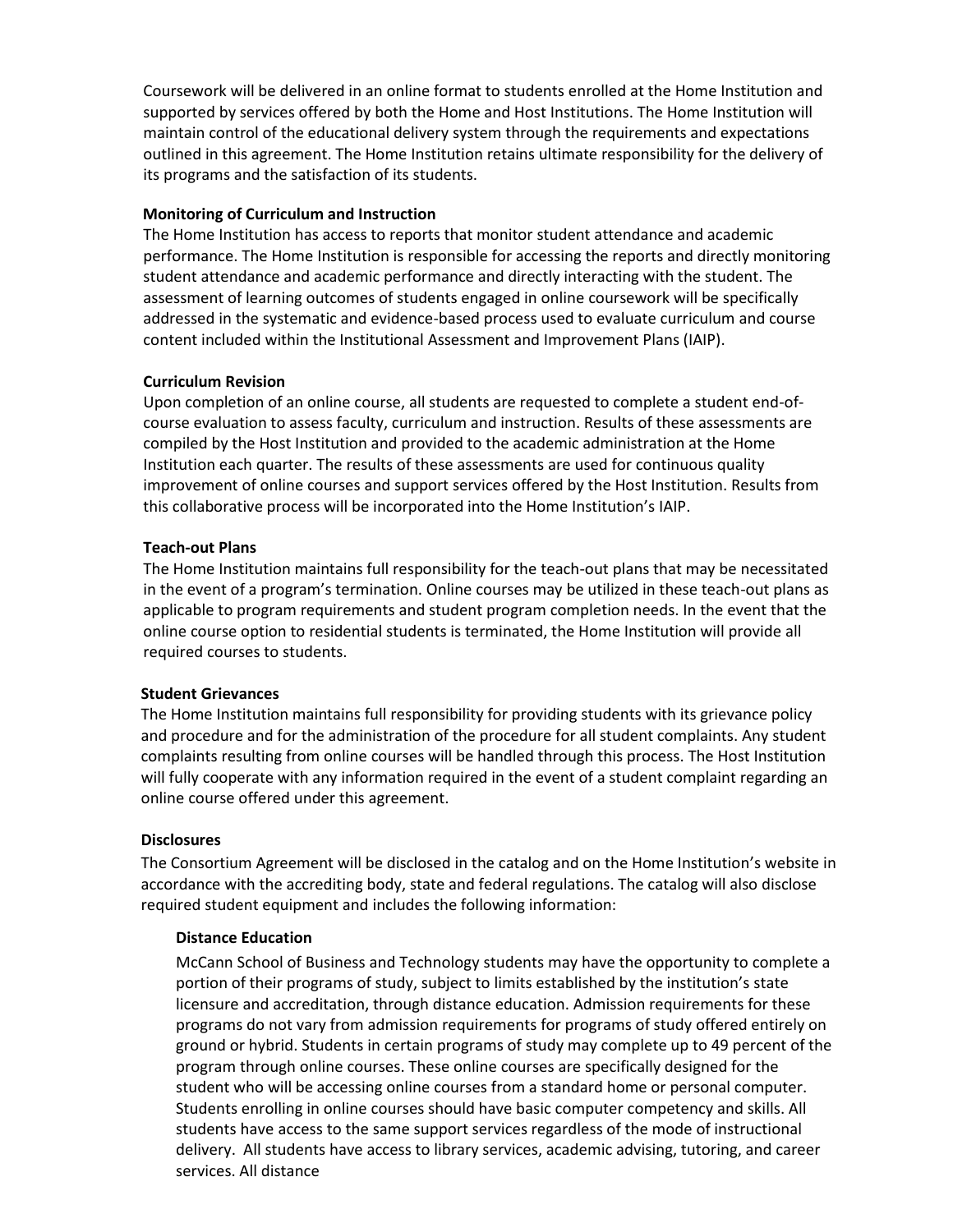education/online courses offered by the campus have been deemed as equivalent in content and qualify to the same courses offered via traditional, campus-based delivery methods. Under certain circumstances, such as a student getting out of sequence with course schedules or courses that may not be offered each term, students enrolled in a campus-based program may be required to take online classes to graduate.

Students participating in distance education courses are expected to complete the online orientation prior to the start of classes.

#### **Consortium Agreement – Flex Track Learning**

McCann School of Business and Technology has engaged in a third-party distance education consortium agreement with Miller -Motte College located in Chattanooga, TN. This agreement enables students enrolled in eligible programs of study to register for online courses that apply toward the academic requirements of certificate, diploma, or degree programs delivered by the home institution. Students taking online courses delivered through this distance education consortium agreement may be comprised of students enrolled at other post-secondary schools, located in other cities and states.

Every effort is made to provide students with flexibility in class schedules and instructional formats. However, courses that are offered on ground as well as those that are offered online are subject to change without notice.

#### **Authentication and Protection of Student Identity**

Each student is provided a unique username and password for the purpose of authenticating each student's identity when entering the online classroom. Students are prohibited from providing their passwords and log-ins to any other individual. Furthermore, student identity is authenticated through a series of email, telephone interviews, and/or meetings with the campus Director of Education/Program Director. Each student's username, password and email address are used to authenticate student identity in order to complete assignments within the learning management system. All testing is completed through the learning management system and the unique username and password is used to verify student identity.

The student's unique username and password are used to verify student identity. Neither the Institution nor Ancora Education will release any student's username and password to any individual, which would violate a student's rights under the Federal Educational Rights and Privacy Act.

No student is assessed any additional charges or fees associated with the verification/ authentication of student identity.

#### **Technology Specification for Online Courses**

Each student enrolled in an online course(s) provided through Miller-Motte College is expected to have *access* to an internet connection, computer hardware and operating software as outlined below. Campus computer labs are available to access online course content and to meet the necessary technology requirements.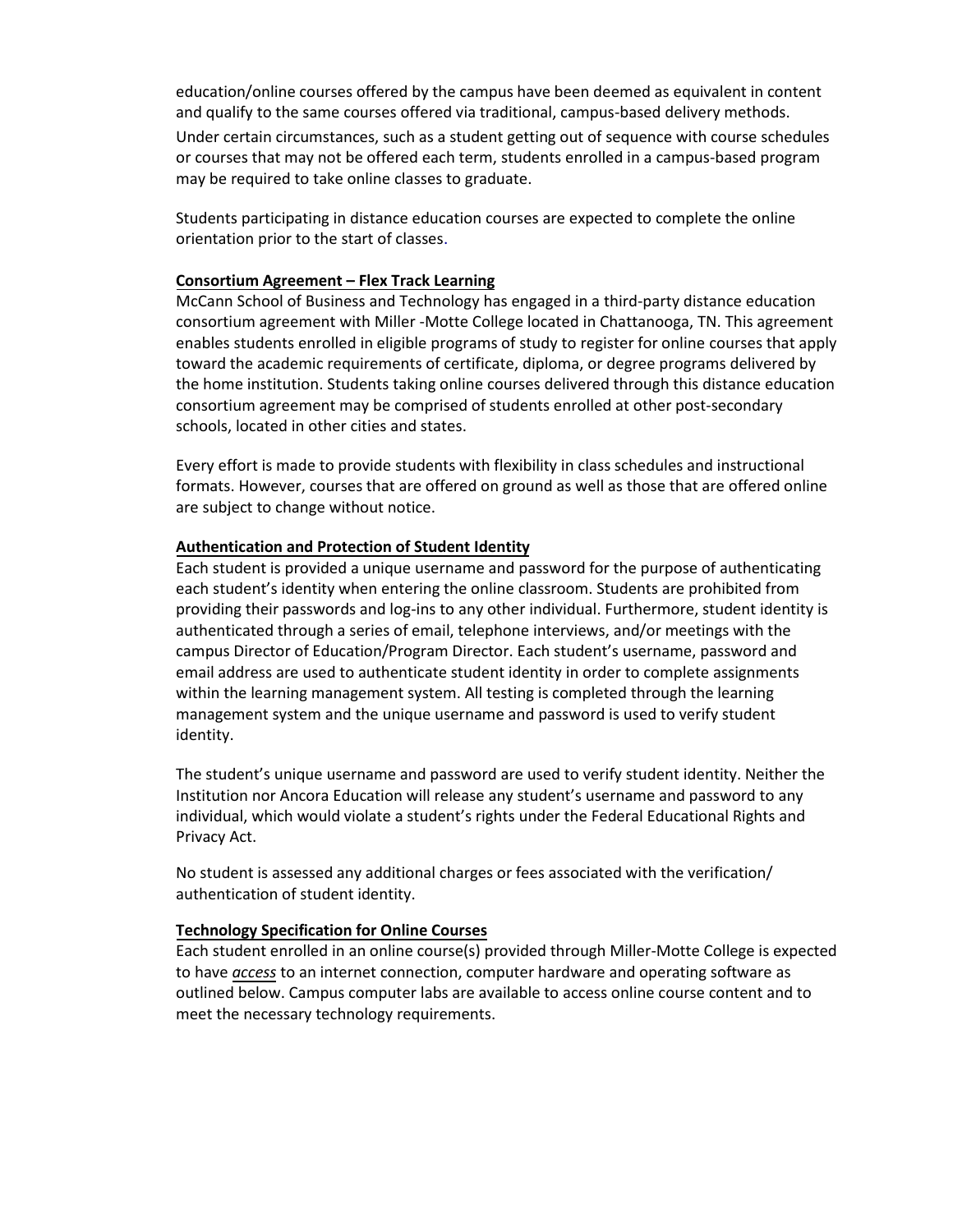## **Students Accessing Courses Online**

All students receive a device that meets the requirements for their enrolled program. If a student did not receive a device, they will be required to use a computer that meets or exceeds the following specifications.

- Operating System: Windows 7 or greater
- OS X 10.13 and greater
- Chrome browser (most recent release)
- Headset or speakers
- Internet Connection: High Speed Cable or DSL connection

Note for those who may access courses from your place of employment: Employers often place restrictions on the content allowed through the organization's firewall or network security measures. Such measures may affect your ability to access your online courses from place of employment, or using employer-provided Internet access, and are beyond our ability to predict or control.

## **Mobile Devices**

The Student Portal is currently certified to work on standard tablets and mobile devices that can support the latest Google Chrome browser.

## **Administration of Agreement**

The consortium agreement provides the legal basis required by the U.S. Department of Education to enable the Home Institutions listed herein to disburse Title IV Student Financial Assistance to a student matriculated in courses delivered by the Host Institution.

## **The Home Institution agrees to perform the following functions:**

- 1. Monitor student attendance and participation in online courses
- 2. Assume full responsibility for meeting all the criteria and standards of its accrediting body.
- 3. Facilitate the review and evaluation of the online resources provided by the Host Institution as requested by the Home Institution's accrediting body.
- 4. Grant the student's degree, certificate and/or other recognized credential.
- 5. Ensure the specific curriculum of the Host Institution is equivalent to coursework at the Home Institution.
- 6. Establish enrollment agreements for each student and determine the period of enrollment for the agreement.
- 7. Determine eligibility for and disbursement of Title IV Student Financial Assistance to eligible students who apply to take courses through the Consortium.
- 8. Approve student participation.
- 9. Specify beginning and ending enrollment dates for Title IV purposes.
- 10. Define enrollment status (e.g. full time, half-time, less than half-time) for Title IV purposes.
- 11. Report enrollment information to the National Student Loan Data System (NSLDS).
- 12. Establish the student's cost of attendance in conjunction with the Host Institution.
- 13. Confirm that the student remains eligible for Title IV funds at time of disbursement.
- 14. Meet all established deadlines to Host Institution for enrollment information prior to course starts.
- 15. Notify the student of Satisfactory Academic Progress policy requirements.
- 16. Monitor Satisfactory Academic Progress.
- 17. Provide student support services.
- 18. Ensure student substantive participation in online courses.
- 19. Maintain responsibility for student orientation to online courses.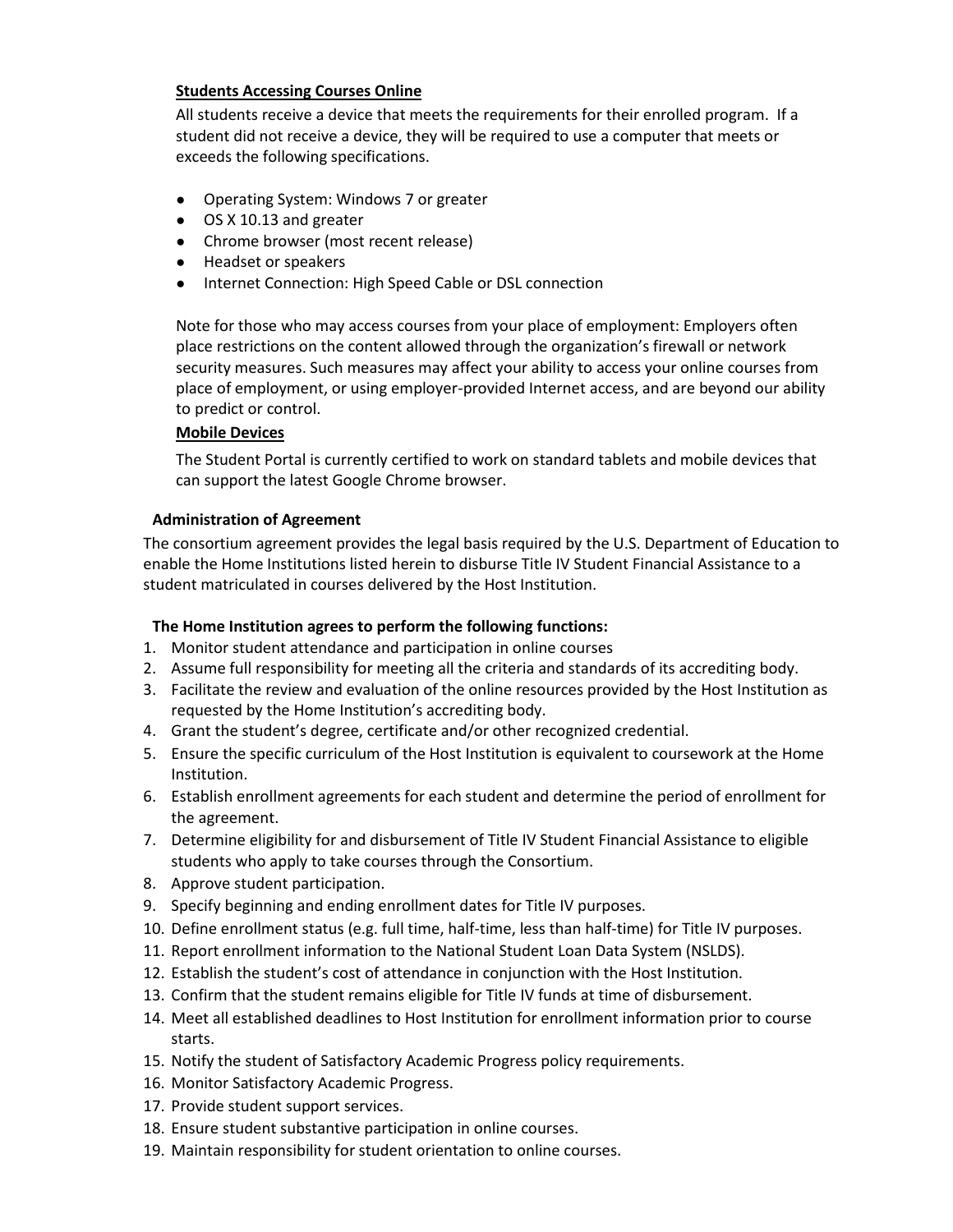- 20. Adhere to the Host Institution's defined drop/add period for courses delivered by Host Institution only.
- 21. Define the applicable refund and repayment policy for course additions/withdrawals.
- 22. Establish, in conjunction with the Host Institution, the student's last day of attendance in cases of withdrawal.
- 23. Make available required consumer information.
- 24. Provide Institutional grievance policy and procedure for any student complaints regarding online courses provided by the Host Institution.
- 25. Maintain the following records:
	- a. Student Financial Aid File
	- b. Student Academic and Attendance File
- 26. Maintain responsibility for any teach-out agreements that may be necessary in the event of a program termination.
- 27. Provide full disclosure of online learning opportunities and the description of services in the Home Institution catalog.
- 28. Designate a distance education qualified individual to oversee the online initiative on campus and to serve as a point of contact for participating students.

## **The Host Institution agrees to perform the following functions:**

- 1. Ensure academic records/grades are appropriately submitted so the Home Institution can ensure student academic performance.
- 2. Provide student-end-of-course survey results to Home Institution.
- 3. Appoint qualified faculty for all online courses and be responsible for faculty orientation, in- service and faculty development activities.
- 4. Provide full disclosure for all faculty credentials to Home Institution, as appropriate.
- 5. Provide full disclosure of all facility and technological infrastructure requirements for online courses to the Home Institution.
- 6. Make available student consumer information related to distance education.
- 7. Make available to the Home Institution all information required for any related student complaints.
- 8. Maintain attendance records for courses taken and ensure they are correctly recorded in the student information system.
- 9. Provide pre-arranged access to the accrediting body of the Home Institution for purposes of evaluation of the online delivery of instruction to students being awarded credit by the Home Institution.

The Home and Host Institution reserve the right to revise or amend this consortium agreement, as operational or regulatory needs require changes to be made. Such changes will be communicated promptly to the accrediting body.